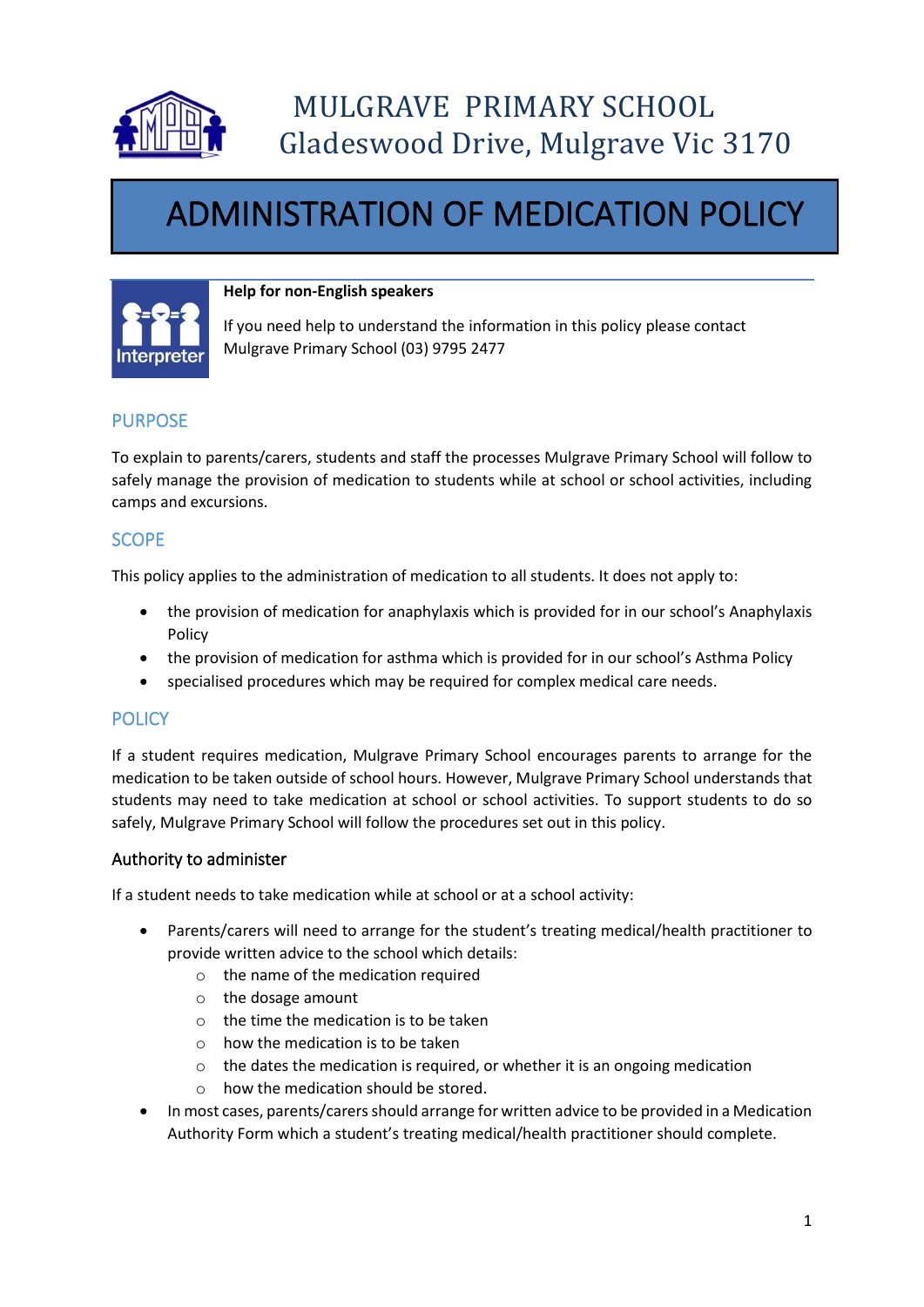- If advice cannot be provided by a student's medical/health practitioner, the Principal (or their nominee) may agree that written authority can be provided by, or the Medication Authority Form can be completed by a student's parents/carers.
- The principal may need to consult with parents/carers to clarify written advice and consider student's individual preferences regarding medication administration (which may also be provided for in a student's Student Health Support Plan).

Parents/carers can contact Mulgrave Primary School on 9795 2477 or download a Medication Authority Form from https://mulgraveps.vic.edu.au/

## Administering medication

Any medication brought to school by a student needs to be clearly labelled with:

- the student's name
- the dosage required
- the time the medication needs to be administered.

Parents/carers need to ensure that the medication a student has at school is within its expiry date. If school staff become aware that the medication a student has at school has expired, they will promptly contact the student's parents/carers who will need to arrange for medication within the expiry date to be provided.

If a student needs to take medication at school or a school activity, the Principal (or their nominee) will ensure that:

- 1. Medication is administered to the student in accordance with the Medication Authority Form so that:
	- the student receives their correct medication
	- in the proper dose
	- via the correct method (for example, inhaled or orally)
	- at the correct time of day.
- 2. A log is kept of medicine administered to a student. Using the Mulgrave Primary School Medication Administration Log .
- 3. Where possible, two staff members will supervise the administration of medication.
- 4. The teacher in charge of a student at the time their medication is required:
	- is informed that the student needs to receive their medication
	- if necessary, release the student from class to obtain their medication.

#### *Self-administration*

In some cases it may be appropriate for students to self-administer their medication. The Principal may consult with parents/carers and consider advice from the student's medical/health practitioner to determine whether to allow a student to self-administer their medication.

If the Principal decides to allow a student to self-administer their medication, the Principal may require written acknowledgement from the student's medical/health practitioner, or the student's parents/carers that the student will self-administer their medication.

#### Storing medication

The Principal (or their nominee) will put in place arrangements so that medication is stored:

• securely to minimise risk to others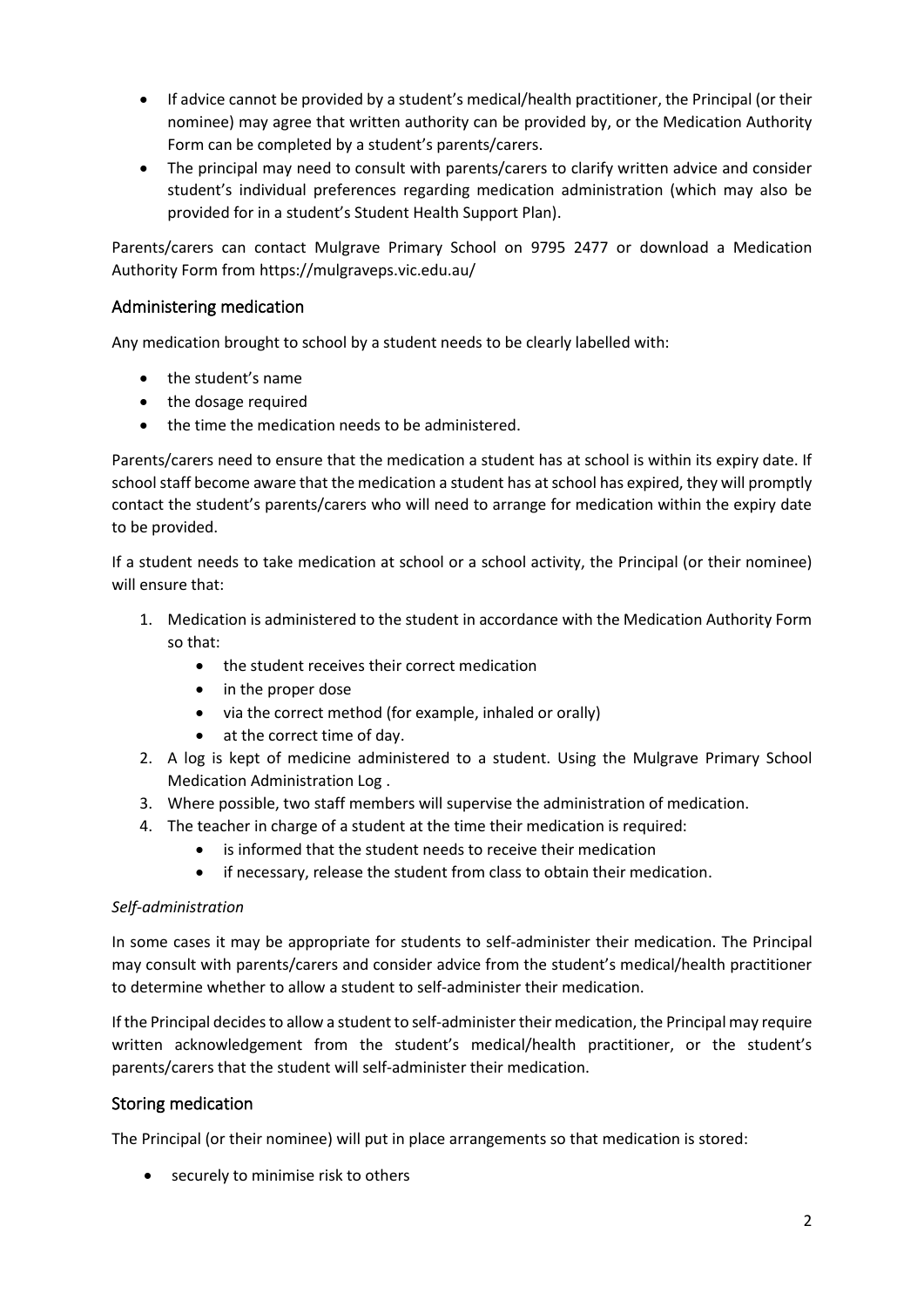- in a place only accessible by staff who are responsible for administering the medication
- away from a classroom (unless quick access is required)
- away from first aid kits
- according to packet instructions, particularly in relation to temperature.

For most students, Mulgrave Primary School will store student medication at the front office.

The Principal may decide, in consultation with parents/carers and/or on the advice of a student's treating medical/health practitioner:

- that the student's medication should be stored securely in the student's classroom if quick access might be required
- to allow the student to carry their own medication with them, preferably in the original packaging if:
	- $\circ$  the medication does not have special storage requirements, such as refrigeration
	- o doing so does not create potentially unsafe access to the medication by other students.

### Warning

Mulgrave Primary School will not:

- in accordance with Department of Education and Training policy, store or administer analgesics such as aspirin and paracetamol as a standard first aid strategy as they can mask signs and symptoms of serious illness or injury
- allow a student to take their first dose of a new medication at school in case of an allergic reaction. This should be done under the supervision of the student's parents, carers or health practitioner
- allow use of medication by anyone other than the prescribed student except in a life threatening emergency, for example if a student is having an asthma attack and their own puffer is not readily available.

#### Medication error

If a student takes medication incorrectly, staff will endeavour to:

| <b>Step</b> | <b>Action</b>                                                                             |
|-------------|-------------------------------------------------------------------------------------------|
| 1.          | If required, follow first aid procedures outlined in the student's Health Support Plan or |
|             | other medical management plan.                                                            |
| 2.          | Ring the Poisons Information Line, 13 11 26 and give details of the incident and the      |
|             | student.                                                                                  |
| 3.          | Act immediately upon their advice, such as calling Triple Zero "000" if advised to do so. |
| 4.          | Contact the student's parents/carers or emergency contact person to notify them of the    |
|             | medication error and action taken.                                                        |
| 5.          | Review medication management procedures at the school in light of the incident.           |

In the case of an emergency, school staff may call Triple Zero "000" for an ambulance at any time.

## **COMMUNICATION**

This policy will be communicated to our school community in the following ways

• Included in staff induction processes